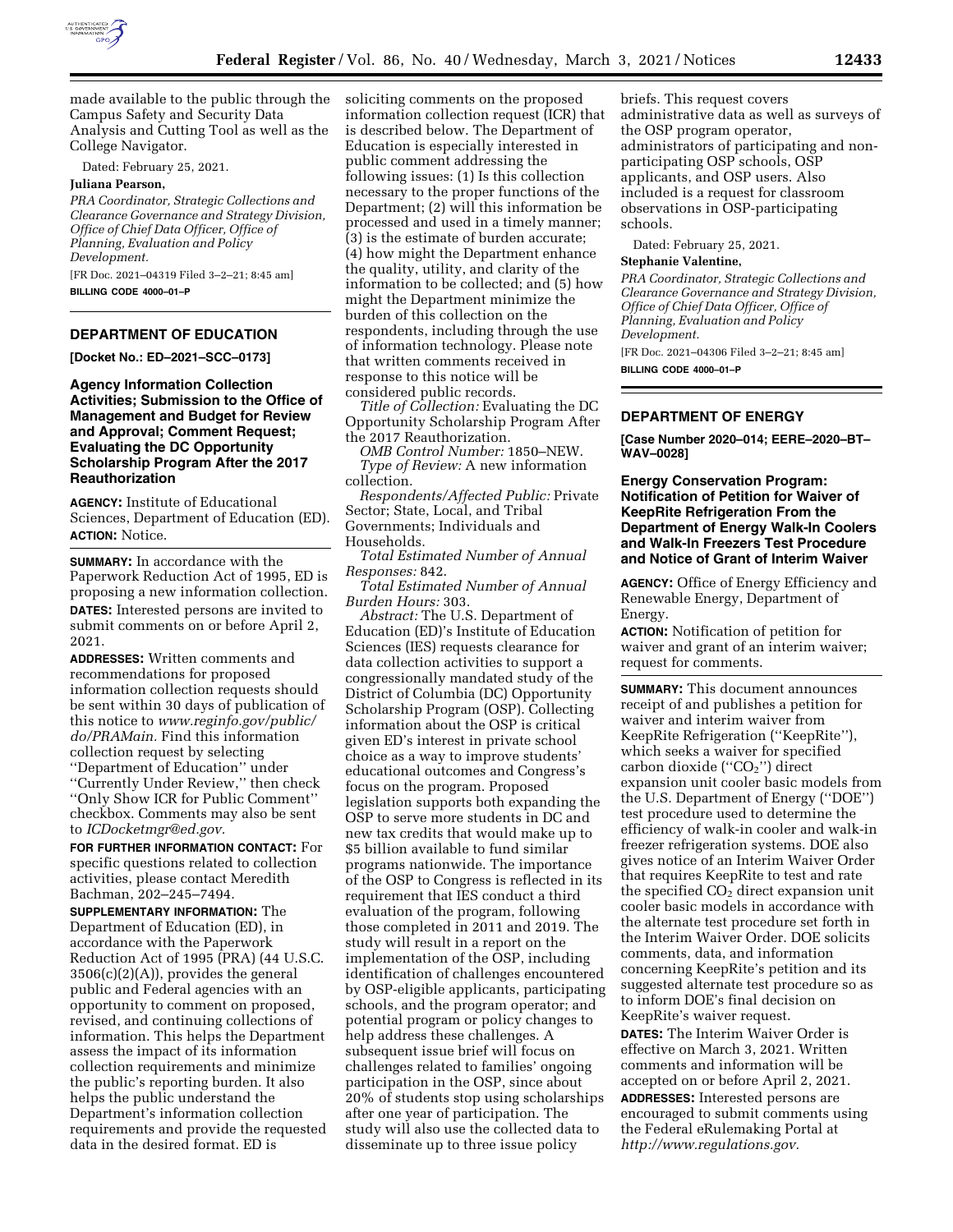Alternatively, interested persons may submit comments, identified by case number ''2020–014'', and Docket number ''EERE–2020–BT–WAV–0028,'' by any of the following methods:

• *Federal eRulemaking Portal: [http://](http://www.regulations.gov)  [www.regulations.gov.](http://www.regulations.gov)* Follow the instructions for submitting comments. • *Email:* 

*[KeepRiteWICF2020WAV0028@](mailto:KeepRiteWICF2020WAV0028@ee.doe.gov) [ee.doe.gov.](mailto:KeepRiteWICF2020WAV0028@ee.doe.gov)* Include Case No. 2020–014 in the subject line of the message.

• *Postal Mail:* Appliance and Equipment Standards Program, U.S. Department of Energy, Office of Energy Efficiency and Renewable Energy, Building Technologies Office, Mail Stop EE–5B, Petition for Waiver Case No. 2020–014, 1000 Independence Avenue SW, Washington, DC 20585–0121. If possible, please submit all items on a compact disc (''CD''), in which case it is not necessary to include printed copies.

• *Hand Delivery/Courier:* Appliance and Equipment Standards Program, U.S. Department of Energy, Building Technologies Office, 950 L'Enfant Plaza SW, 6th floor, Washington, DC 20024. Telephone: (202) 287–1445. If possible, please submit all items on a CD, in which case it is not necessary to include printed copies.

No telefacsimilies (''faxes'') will be accepted. For detailed instructions on submitting comments and additional information on this process, see the **SUPPLEMENTARY INFORMATION** section of this document.

*Docket:* The docket, which includes **Federal Register** notices, comments, and other supporting documents/ materials, is available for review at *[http://www.regulations.gov.](http://www.regulations.gov)* All documents in the docket are listed in the *<http://www.regulations.gov>*index. However, some documents listed in the index, such as those containing information that is exempt from public disclosure, may not be publicly available.

The docket web page can be found at *[http://www.regulations.gov/](http://www.regulations.gov/docket?D=EERE-2020-BT-WAV-0028)  [docket?D=EERE-2020-BT-WAV-0028.](http://www.regulations.gov/docket?D=EERE-2020-BT-WAV-0028)*  The docket web page contains instruction on how to access all documents, including public comments, in the docket. See the **SUPPLEMENTARY INFORMATION** section for information on how to submit comments through *[http://www.regulations.gov.](http://www.regulations.gov)* 

**FOR FURTHER INFORMATION CONTACT:** Ms. Lucy deButts, U.S. Department of Energy, Office of Energy Efficiency and Renewable Energy, Building Technologies Office, Mail Stop EE–5B, 1000 Independence Avenue SW, Washington, DC 20585–0121. Email: *AS*\_*Waiver*\_*[Request@ee.doe.gov.](mailto:AS_Waiver_Request@ee.doe.gov)* 

Mr. Michael Kido, U.S. Department of Energy, Office of the General Counsel, Mail Stop GC–33, Forrestal Building, 1000 Independence Avenue SW, Washington, DC 20585–0103. Telephone: (202) 586–8145. Email: *[Michael.Kido@hq.doe.gov.](mailto:Michael.Kido@hq.doe.gov)* 

**SUPPLEMENTARY INFORMATION:** DOE is publishing KeepRite's petition for waiver in its entirety in appendix 1 to this document, pursuant to 10 CFR 431.401(b)(1)(iv).1 DOE invites all interested parties to submit in writing by April 2, 2021, comments and information on all aspects of the petition, including the alternate test procedure. Pursuant to 10 CFR 431.401(d), any person submitting written comments to DOE must also send a copy of such comments to the petitioner. The contact information for the petitioner is Vince Zolli, *[vzolli@k](mailto:vzolli@k-rp.com)[rp.com,](mailto:vzolli@k-rp.com)* 159 Roy Blvd., Brantford, ON N3R 7K1, Canada.

*Submitting comments via [http://](http://www.regulations.gov) [www.regulations.gov.](http://www.regulations.gov)* The *[http://](http://www.regulations.gov) [www.regulations.gov](http://www.regulations.gov)* web page will require you to provide your name and contact information. Your contact information will be viewable to DOE Building Technologies staff only. Your contact information will not be publicly viewable except for your first and last names, organization name (if any), and submitter representative name (if any). If your comment is not processed properly because of technical difficulties, DOE will use this information to contact you. If DOE cannot read your comment due to technical difficulties and cannot contact you for clarification, DOE may not be able to consider your comment.

However, your contact information will be publicly viewable if you include it in the comment or in any documents attached to your comment. Any information that you do not want to be publicly viewable should not be included in your comment, nor in any document attached to your comment. If this instruction is followed, persons viewing comments will see only first and last names, organization names, correspondence containing comments, and any documents submitted with the comments.

Do not submit to *[http://](http://www.regulations.gov) [www.regulations.gov](http://www.regulations.gov)* information for which disclosure is restricted by statute, such as trade secrets and commercial or financial information (hereinafter referred to as Confidential Business Information (''CBI'')). Comments submitted through *[http://](http://www.regulations.gov)*

*[www.regulations.gov](http://www.regulations.gov)* cannot be claimed as CBI. Comments received through the website will waive any CBI claims for the information submitted. For information on submitting CBI, see the Confidential Business Information section.

DOE processes submissions made through *<http://www.regulations.gov>*  before posting. Normally, comments will be posted within a few days of being submitted. However, if large volumes of comments are being processed simultaneously, your comment may not be viewable for up to several weeks. Please keep the comment tracking number that *[http://](http://www.regulations.gov) [www.regulations.gov](http://www.regulations.gov)* provides after you have successfully uploaded your comment.

*Submitting comments via email, hand delivery/courier, or postal mail.*  Comments and documents submitted via email, hand delivery/courier, or postal mail also will be posted to *[http://](http://www.regulations.gov) [www.regulations.gov.](http://www.regulations.gov)* If you do not want your personal contact information to be publicly viewable, do not include it in your comment or any accompanying documents. Instead, provide your contact information on a cover letter. Include your first and last names, email address, telephone number, and optional mailing address. The cover letter will not be publicly viewable as long as it does not include any comments.

Include contact information each time you submit comments, data, documents, and other information to DOE. If you submit via postal mail or hand delivery/ courier, please provide all items on a CD, if feasible, in which case it is not necessary to submit printed copies. Faxes will not be accepted.

Comments, data, and other information submitted to DOE electronically should be provided in PDF (preferred), Microsoft Word or Excel, WordPerfect, or text (ASCII) file format. Provide documents that are not secured, written in English and free of any defects or viruses. Documents should not contain special characters or any form of encryption and, if possible, they should carry the electronic signature of the author.

*Campaign form letters.* Please submit campaign form letters by the originating organization in batches of between 50 to 500 form letters per PDF or as one form letter with a list of supporters' names compiled into one or more PDFs. This reduces comment processing and posting time.

*Confidential Business Information.*  According to 10 CFR 1004.11, any person submitting information that he or she believes to be confidential and

<sup>&</sup>lt;sup>1</sup>The petition did not identify any of the information contained therein as confidential business information.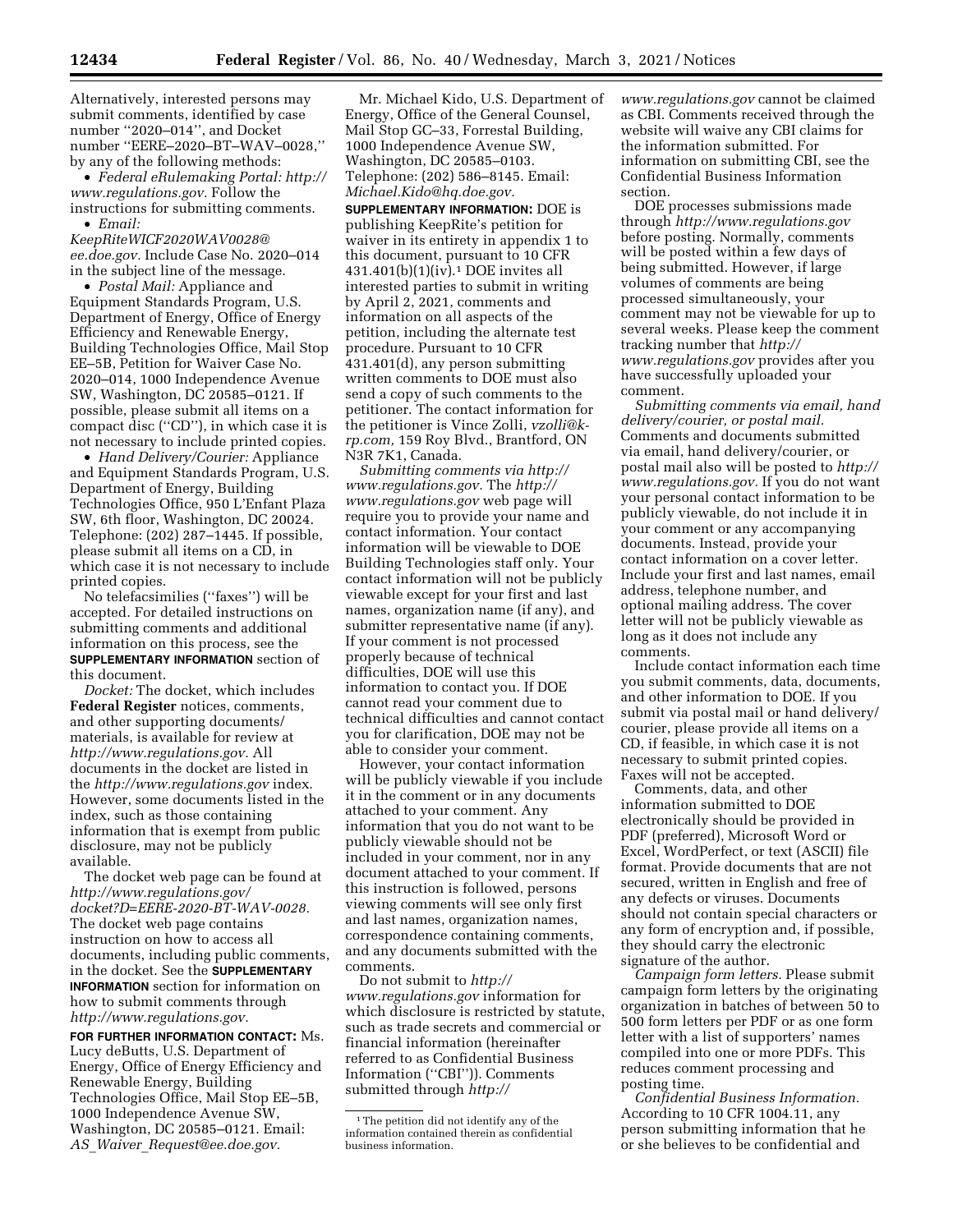exempt by law from public disclosure should submit via email, postal mail, or hand delivery/courier two well-marked copies: One copy of the document marked confidential including all the information believed to be confidential, and one copy of the document marked ''non-confidential'' with the information believed to be confidential deleted. Submit these documents via email or on a CD, if feasible. DOE will make its own determination about the confidential status of the information and treat it according to its determination.

It is DOE's policy that all comments may be included in the public docket, without change and as received, including any personal information provided in the comments (except information deemed to be exempt from public disclosure).

#### **Case Number 2020–014**

# **Interim Waiver Order**

# **I. Background and Authority**

The Energy Policy and Conservation Act, as amended ("EPCA"),<sup>2</sup> authorizes the U.S. Department of Energy (''DOE'') to regulate the energy efficiency of a number of consumer products and certain industrial equipment (42 U.S.C. 6291–6317). Title III, Part  $C^3$  of EPCA (42 U.S.C. 6311–6316, as codified), added by the National Energy Conservation Policy Act, Public Law 95–619, sec. 441 (Nov. 9, 1978), established the Energy Conservation Program for Certain Industrial Equipment, which sets forth a variety of provisions designed to improve the energy efficiency for certain types of industrial equipment. Through amendments brought about by the Energy Independence and Security Act of 2007, Public Law 110–140, sec. 312 (Dec. 19, 2007), this equipment includes walk-in cooler and walk-in freezer (collectively, ''walk-in'') refrigeration systems, the focus of this document (42 U.S.C. 6311(1)(G)).

The energy conservation program under EPCA consists essentially of four parts: (1) Testing, (2) labeling, (3) Federal energy conservation standards, and (4) certification and enforcement procedures. Relevant provisions of EPCA include definitions (42 U.S.C. 6311), energy conservation standards (42 U.S.C. 6313), test procedures (42 U.S.C. 6314), labeling provisions (42 U.S.C. 6315), and the authority to

require information and reports from manufacturers (42 U.S.C. 6316).

The Federal testing requirements consist of test procedures that manufacturers of covered equipment must use as the basis for: (1) Certifying to DOE that their equipment complies with the applicable energy conservation standards adopted pursuant to EPCA (42 U.S.C. 6316(a); 42 U.S.C. 6295(s)), and (2) making representations about the efficiency of that equipment (42 U.S.C. 6314(d)). Similarly, DOE must use these test procedures to determine whether the covered equipment complies with relevant standards promulgated under EPCA. (42 U.S.C. 6316(a); 42 U.S.C. 6295(s))

Under 42 U.S.C. 6314, EPCA sets forth the criteria and procedures DOE is required to follow when prescribing or amending test procedures for covered equipment. EPCA requires that any test procedures prescribed or amended under this section must be reasonably designed to produce test results which reflect the energy efficiency, energy use or estimated annual operating cost of covered equipment during a representative average use cycle and requires that test procedures not be unduly burdensome to conduct (42 U.S.C. 6314(a)(2)). The test procedure for walk-in refrigeration systems is contained in the Code of Federal Regulations (''CFR'') at 10 CFR part 431, subpart R, appendix C, *Uniform Test Method for the Measurement of Net Capacity and AWEF of Walk-In Cooler and Walk-In Freezer Refrigeration Systems* (''Appendix C'').

Under 10 CFR 431.401, any interested person may submit a petition for waiver from DOE's test procedure requirements. DOE will grant a waiver from the test procedure requirements if DOE determines either that the basic model for which the waiver was requested contains a design characteristic that prevents testing of the basic model according to the prescribed test procedures, or that the prescribed test procedures evaluate the basic model in a manner so unrepresentative of its true energy consumption characteristics as to provide materially inaccurate comparative data. 10 CFR 431.401(f)(2). A petitioner must include in its petition any alternate test procedures known to the petitioner to evaluate the performance of the equipment type in a manner representative of the energy consumption characteristics of the basic model. 10 CFR 431.401(b)(1)(iii). DOE may grant the waiver subject to conditions, including adherence to alternate test procedures specified by DOE. 10 CFR 431.401(f)(2).

As soon as practicable after the granting of any waiver, DOE will publish in the **Federal Register** a notice of proposed rulemaking to amend its regulations so as to eliminate any need for the continuation of such waiver. 10 CFR 431.401(l). As soon thereafter as practicable, DOE will publish in the **Federal Register** a final rule to that effect. *Id.* 

The waiver process also provides that DOE may grant an interim waiver if it appears likely that the underlying petition for waiver will be granted and/ or if DOE determines that it would be desirable for public policy reasons to grant immediate relief pending a determination on the underlying petition for waiver. 10 CFR  $431.401(e)(2)$ . Within one year of issuance of an interim waiver, DOE will either: (i) Publish in the **Federal Register** a determination on the petition for waiver; or (ii) publish in the **Federal Register** a new or amended test procedure that addresses the issues presented in the waiver. 10 CFR 431.401(h)(1).

When DOE amends the test procedure to address the issues presented in a waiver, the waiver will automatically terminate on the date on which use of that test procedure is required to demonstrate compliance. 10 CFR 431.401(h)(2).

### **II. KeepRite's Petition for Waiver and Interim Waiver**

DOE received a petition from KeepRite for waiver and interim waiver docketed on August 11, 2020 from the test procedure for walk-in refrigeration systems set forth at 10 CFR part 431, subpart R, appendix C (KeepRite, No. 1 at p. 1 4). KeepRite claims that the test conditions described in Table 15 and Table 16 of the Air-Conditioning, Heating, and Refrigeration Institute (''AHRI'') Standard 1250–2009, *Standard for Performance Rating of Walk-In Coolers and Freezers* (''AHRI 1250–2009'') (for walk-in refrigerator unit coolers and freezer unit coolers tested alone, respectively), as incorporated by Appendix C with modification, cannot be achieved by the specified basic models and are not consistent with the operation of KeepRite's CO<sub>2</sub> direct expansion unit coolers. These set conditions are based on the use of a refrigerant different from the CO2-based refrigerant used by

<sup>2</sup>All references to EPCA in this document refer to the statute as amended through America's Water Infrastructure Act of 2018, Public Law 115–270 (Oct. 23, 2018).

<sup>3</sup>For editorial reasons, upon codification in the U.S. Code, Part C was redesignated as Part A–1.

<sup>4</sup>A notation in the form ''KeepRite, No.1'' identifies a written submission: (1) Made by KeepRite; and (2) recorded in document number 1 that is filed in the docket of this petition for waiver (Docket No. EERE–2020–BT–WAV–0028) and available at *[http://www.regulations.gov/](http://www.regulations.gov/docket?D=EERE-2020-BT-WAV-0028) [docket?D=EERE-2020-BT-WAV-0028.](http://www.regulations.gov/docket?D=EERE-2020-BT-WAV-0028)*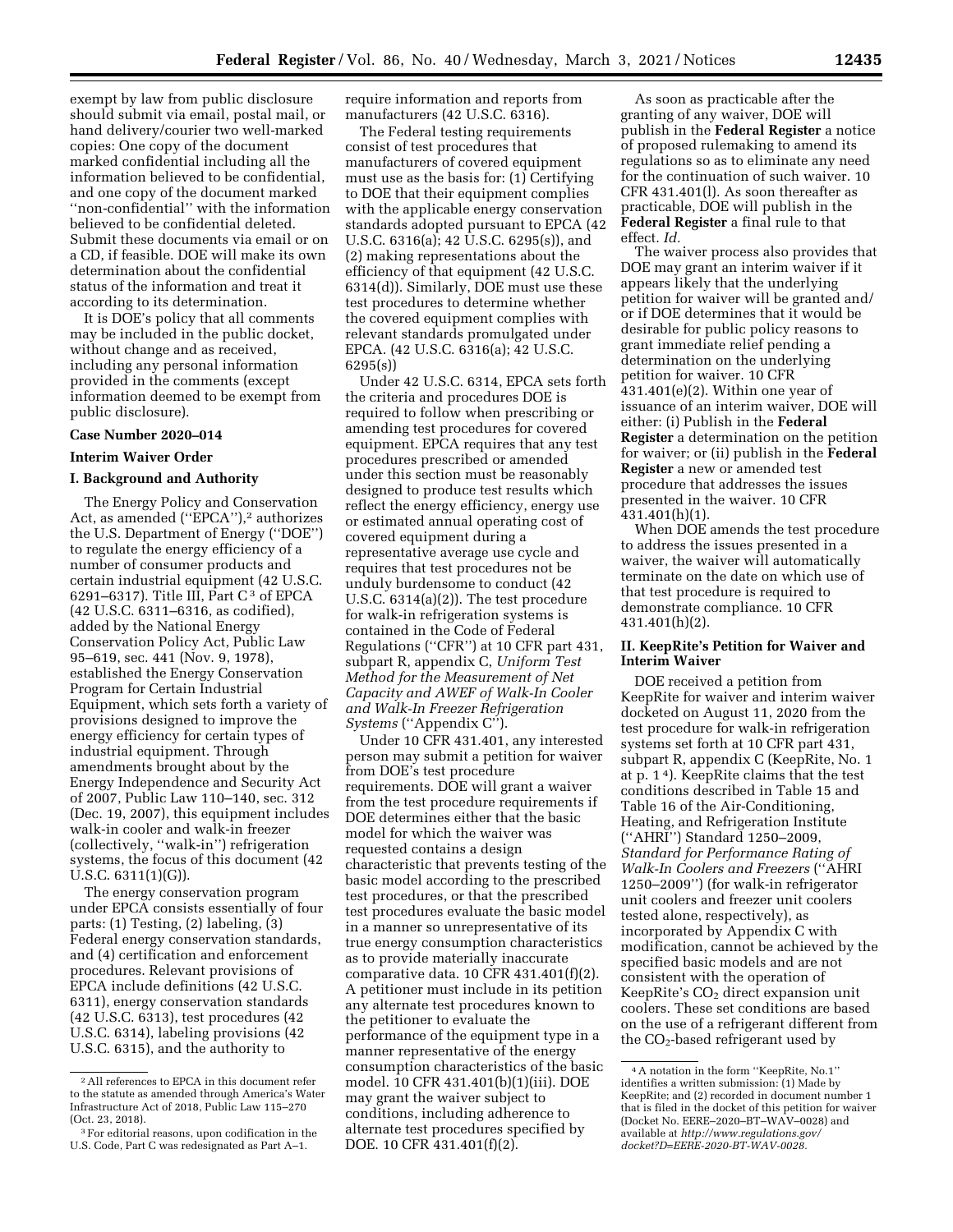KeepRite. As a result, KeepRite explained that because  $CO<sub>2</sub>$  has a critical temperature of 87.8 °F,5 the required liquid inlet saturation temperature of 105 °F and the required liquid inlet subcooling temperature of 9 °F required under the prescribed test procedure are not achievable. It stated that the test conditions should be more consistent with typical operating conditions for a transcritical CO<sub>2</sub> booster system (KeepRite, No. 1).

The statements made by KeepRite reference the difference in thermodynamic properties between  $CO<sub>2</sub>$ and other refrigerants. At modest pressures (*i.e.* below the critical point), many substances transition from a solid to a liquid to a gas as temperature increases. For example, a pure substance like water transitions from liquid to steam at a specific temperature, *e.g.* 212 °F, at atmospheric pressure. As heat is added during a liquid to gas transition, the temperature remains constant and the substance coexists as both liquid and vapor. Continuing to add heat converts more of the liquid to vapor at a constant temperature. The reverse occurs when heat is removed. However, the transition temperature depends on the pressure the higher the pressure, the higher the transition temperature. This is a key principle in refrigeration systems, which operate at two pressure levels associated with two temperatures. A refrigerant absorbs heat when it is at a low temperature and pressure, converting to gas and cooling the surrounding space. At high temperature and pressure, the refrigerant transitions to a liquid while releasing heat to the environment. A compressor is used to raise the low-pressure gas to a high pressure, and a throttle (pressure reduction device) is used to reduce the pressure once the refrigerant has been fully liquefied (condensed) at high pressure.

All refrigerants have a ''critical pressure'' and an associated ''critical temperature'' above which liquid and vapor phases cannot coexist. Above this critical point, the refrigerant will be a gas and its temperature will increase or decrease as heat is added or removed. For all conventional refrigerants, the critical pressure is so high that it is

never exceeded in typical refrigeration cycles. For example, R404A is a common refrigerant used in refrigeration systems that has a critical pressure of 540.8 psia 6 with an associated critical temperature of 161.7  $\mathrm{P}$ . However, CO<sub>2</sub> behaves differently, with a critical pressure of 1,072 psia associated with a much lower critical temperature of 87.8 °F. The refrigerant temperature must be somewhat higher than the ambient temperature in order to reject refrigeration cycle heat to the ambient environment. Ambient temperatures greater than 87.8 °F are common and the performance of many refrigeration and air conditioning systems are tested using a 95 °F ambient temperature, as indicated by the A test condition in AHRI 1250–2009 Section 5. At temperatures greater than the critical temperature, the  $CO<sub>2</sub>$  refrigerant is in a supercritical state (*i.e.* a condition with pressure above the critical temperature) and heat is transferred to the environment. Since useful cooling is provided below the critical temperature,  $CO<sub>2</sub>$  cycles are said to be transcritical.

The transcritical nature of  $CO<sub>2</sub>$ generally requires more complex refrigeration cycle design to approach the efficiency of traditional refrigerants (*i.e.,* R404A, R407A, R448A, etc.) during operation in high temperature conditions. To increase efficiency and prevent overheating, transcritical booster systems introduce (or use) multiple stages of compression and intercooling.  $CO<sub>2</sub>$  is cooled in the gas cooler of a transcritical booster system, then expands through a high-pressure control valve and is delivered to a subcritical-pressure flash tank. In the flash tank, the refrigerant is in the subcritical phase and the liquid and vapor phases can be separated. A unit cooler in a CO2 booster system would be supplied with liquid refrigerant from the flash tank via expansion valves where the refrigerant is evaporated. The evaporated refrigerant is subsequently compressed up to gas cooler pressure to complete the cycle (KeepRite, No. 3).

KeepRite also requests an interim waiver from the existing DOE test procedure. DOE will grant an interim waiver if it appears likely that the petition for waiver will be granted, and/ or if DOE determines that it would be desirable for public policy reasons to grant immediate relief pending a determination of the petition for waiver. *See* 10 CFR 431.401(e)(2).

Based on the assertions in the petition, absent an interim waiver, the

prescribed test procedure is not appropriate for KeepRite's  $CO<sub>2</sub>$  direct expansion unit coolers and the test conditions are not achievable, since  $CO<sub>2</sub>$ refrigerant has a critical temperature of 87.8°F and the current DOE test procedure calls for a liquid inlet saturation temperature of 105 °F. The inability to achieve test conditions for the stated basic models would result in economic hardship from loss of sales stemming from the inability of the DOE test procedure to address the operating conditions of KeepRite's equipment.

#### **III. Requested Alternate Test Procedure**

EPCA requires that manufacturers use the applicable DOE test procedures when making representations about the energy consumption and energy consumption costs of covered equipment (42 U.S.C. 6314(d)). Consistency is important when making representations about the energy efficiency of equipment, including when demonstrating compliance with applicable DOE energy conservation standards. Pursuant to 10 CFR 431.401, and after consideration of public comments on the petition, DOE may establish in a subsequent Decision and Order an alternate test procedure for the basic models addressed by the Interim Waiver Order.

KeepRite seeks to test and rate specific  $CO<sub>2</sub>$  direct expansion unit cooler basic models with modifications to the DOE test procedure. KeepRite's suggested approach specifies using modified liquid inlet saturation and liquid inlet subcooling temperatures of 38 ° F and 5 ° F, respectively, for both walk-in refrigerator unit coolers and walk-in freezer unit coolers. Additionally, KeepRite recommended that because the subject units are used in transcritical  $CO<sub>2</sub>$  booster systems the calculations in AHRI 1250–2009 section 7.9 should be used to determine the Annual Walk-in Efficiency Factor (''AWEF'') and net capacity for unit coolers matched to parallel rack systems as required under the DOE test procedure. This section of AHRI 1250– 2009 is prescribed by the DOE test procedure for determining AWEF for all unit coolers tested alone (see 10 CFR part 431, subpart R, appendix C, section 3.3.1). Finally, KeepRite also recommended that AHRI 1250–2009 Table 17, EER [Energy Efficiency Ratio] for Remote Commercial Refrigerated Display Merchandisers and Storage Cabinets, should be used to determine power consumption of  $CO<sub>2</sub>$  direct expansion unit cooler systems as required under the DOE test procedure.

<sup>&</sup>lt;sup>5</sup>The test procedure specifies the unit cooler refrigerant inlet condition in terms of a saturation temperature (the temperature at which it completes the condensation process in a condenser) and the subcooling temperature (additional reduction in temperature lower than the specified saturation  $temperature$ ). For  $CO<sub>2</sub>$ , the critical temperature above which there cannot exist separate liquid and gas phases is below the saturation condition specified in the test procedure, hence the specified condition cannot be achieved.

<sup>6</sup>Absolute pressure is the pressure measured relative to a complete vacuum; ''psia'' represents the absolute pressure in pounds per square inch.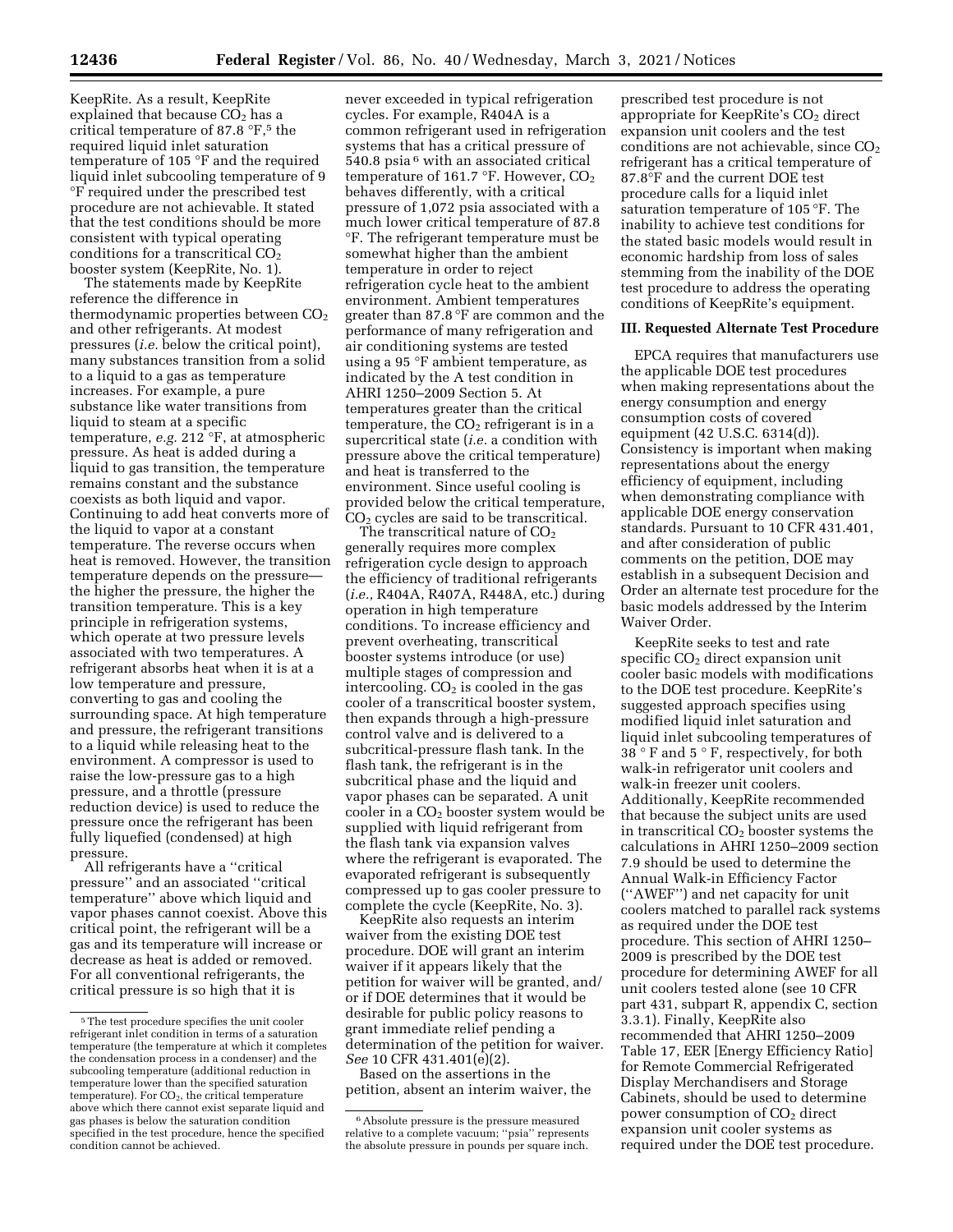#### **IV. Interim Waiver Order**

DOE has reviewed KeepRite's application, its suggested testing approach, industry materials regarding CO2 transcritical booster systems, and KeepRite's consumer-facing materials, including websites and product specification sheets for the basic models listed in KeepRite's petition. Based on this review, the suggested testing approach appears to allow for the accurate measurement of energy efficiency of the specified basic models, while alleviating the testing issues associated with KeepRite's implementation of walk-in cooler and walk-in freezer testing for these basic models. Review of the  $CO<sub>2</sub>$  refrigeration market confirms that the test conditions of the testing approach suggested by KeepRite would be representative for operation of a unit cooler used in a transcritical  $CO<sub>2</sub>$  booster system (KeepRite, No. 3).  $CO<sub>2</sub>$  that is cooled in the gas cooler of a transcritical booster system expands through a high-pressure control valve that delivers  $CO<sub>2</sub>$  to a subcritical-pressure flash tank, where liquid and vapor phases of the refrigerant are separated. The liquid is then split and the unit coolers receive the refrigerant at the same condition, consistent with the use of the same liquid inlet saturation temperature for both the medium- and low-temperature systems in KeepRite's suggested test approach. Calculations on other external  $CO<sub>2</sub>$  refrigeration system designs in the market indicate that the 38 °F liquid unit cooler inlet saturation temperature suggested by KeepRite is representative of CO2 booster systems (KeepRite, No.

4). Regarding use of the EER values in AHRI 1250–2009 Table 17 to determine the representative compressor power consumption for CO<sub>2</sub> unit cooler systems, research into the performance of different configurations of  $CO<sub>2</sub>$ booster systems shows that enhanced CO2 cycles (like those used in transcritical booster systems) can match conventional refrigerants in average annual efficiency (KeepRite, No. 2). The findings from this research, along with the other collective factors previously noted, helps to justify the use of the EER values in AHRI 1250–2009 Table 17 for determining the power consumption for CO2 booster system evaporators, despite these EER values being initially established for systems using conventional refrigerants. Consequently, DOE has determined that KeepRite's petition for waiver likely will be granted. Furthermore, DOE has determined that it is desirable for public policy reasons to grant KeepRite immediate relief pending a determination of the petition for waiver.

For the reasons stated, it is *ordered*  that:

(1) KeepRite must test and rate the following  $CO<sub>2</sub>$  direct expansion unit cooler basic models with the alternate test procedure set forth in paragraph (2).

*Basic Models on which the Waiver and Interim Waiver is being requested:* 

|               | ana mienin waiver is being requestea. |                |
|---------------|---------------------------------------|----------------|
| *LP104C*-**D* | *LP104D*-**D*                         | *LP103F*-**D*  |
| *LP106C*-**D* | *LP105D*-**D*                         | $*LP104F*-*D*$ |
| *LP107C*-**D* | $*LP106D*-*D*$                        | $*LP106F*-*D*$ |
| *LP209C*-**D* | *LP207D*-**D*                         | $*LP207F*-*T$  |
| *LP211C*-**D* | *LP209D*-**D*                         | $*LP208F*-*T$  |
| *LP214C*-**D* | $*LP211D*-*D*$                        | $*LP211F*-*T*$ |
| *LP317C*-**D* | *LP314D*-**D*                         | *LP313F*-**D*  |
| *LP320C*-**D* | *LP316D*-**D*                         | $*LP316F*-*T$  |
| *LP422C*-**D* | $*LP418D*-*D*$                        | $*LP418F*-*D*$ |
| *LP427C*-**D* | *LP421D*-**D*                         | $*LP421F*-*T$  |
|               |                                       |                |

#### TABLE 15—REFRIGERATOR UNIT COOLER

| Test description                 | Unit cooler<br>air entering<br>dry-bulb, °F | Unit cooler<br>air entering<br>relative<br>humidity, % | Saturated<br>suction<br>temp, <sup>o</sup> F | Liquid inlet<br>saturation<br>temp, <sup>o</sup> F | Liauid inlet<br>subcooling<br>temp, ${}^{\circ}$ F | Compressor<br>capacity | Test objective                                            |
|----------------------------------|---------------------------------------------|--------------------------------------------------------|----------------------------------------------|----------------------------------------------------|----------------------------------------------------|------------------------|-----------------------------------------------------------|
| Off Cycle Fan Power              | 35                                          | < 50                                                   |                                              |                                                    |                                                    | Compressor<br>Off.     | Measure fan input power during<br>compressor off cycle.   |
| Refrigeration Capacity Suction A | 35                                          | < 50                                                   | 25                                           | 38                                                 | 5                                                  | Compressor<br>On.      | Determine Net Refrigeration Capac-<br>ity of Unit Cooler. |

**Note:** Superheat to be set according to equipment specification in equipment or installation manual. If no superheat specification is given, a default superheat value of 6.5 °F shall be used. The superheat setting used in the test shall be reported as part of the standard rating.

| Test description                 | Unit cooler<br>air entering<br>dry-bulb, <sup>o</sup> F | Unit cooler<br>air entering<br>relative<br>humidity, % | Saturated<br>suction<br>temp, <sup>o</sup> F | Liquid inlet<br>saturation<br>temp, <sup>o</sup> F | Liquid inlet<br>subcooling<br>temp, <sup>o</sup> F | Compressor<br>capacity | Test objective                                            |
|----------------------------------|---------------------------------------------------------|--------------------------------------------------------|----------------------------------------------|----------------------------------------------------|----------------------------------------------------|------------------------|-----------------------------------------------------------|
| Off Cycle Fan Power              | $-10^{-}$                                               | < 50                                                   |                                              |                                                    |                                                    | Compressor<br>Off.     | Measure fan input power during<br>compressor off cycle.   |
| Refrigeration Capacity Suction A | $-10$                                                   | < 50                                                   | $-20$                                        | 38                                                 | 5                                                  | Compressor<br>On.      | Determine Net Refrigeration Capac-<br>ity of Unit Cooler. |
| Defrost                          | $-10$                                                   | Various                                                |                                              |                                                    |                                                    | Compressor<br>Off.     | Test according to Appendix C Sec-<br>tion C11.            |

# TABLE 16—FREEZER UNIT COOLER

Note: Superheat to be set according to equipment specification in equipment or installation manual. If no superheat specification is given, a default superheat value<br>of 6.5°F shall be used. The superheat setting used in th

| *LP534C*-**D*  | $*LP526D*-*ID*$  | *LP524F*-**D*                  |
|----------------|------------------|--------------------------------|
| *LP640C*-**D*  | *LP631D*-**D*    | *LP627F*-**D*                  |
|                |                  |                                |
| *MP120C*-**D*  | $*MP116L*-*D*$   | *MP113F*-**D*                  |
| *MP124C*-**D*  | $*MP120L$ *-**D* | *MP117F*-**D*                  |
| *MP232C*-**D*  | *MP224L*-**D*    | *MP221F*-**D*                  |
| *MP240C*-**D*  | *MP233L*-**D*    | *MP226F*-**D*                  |
| $*MP248C*-*D*$ | *MP239L*-**D*    | *MP234F*-**D*                  |
| *MP360C*-**D*  | *MP347L*-**D*    | *MP338F*-**D*                  |
| *MP372C*-**D*  | $*MP355L*-*D*$   | *MP349F*-**D*                  |
| $*MP486C*-*D*$ | *MP470L*-**D*    | *MP457F*-**D*                  |
| *MP495C*-**D*  |                  |                                |
|                |                  |                                |
| $*TM215C*-*D*$ | *TM204D*-**D*    | $*LV106C*-*D*$                 |
| $*TM318C*-*D*$ | *TM206D*-**D*    | *LV109C*-**D*                  |
| *TM321C*-**D*  | *TM209D*-**D*    | *LV212C*-**D*                  |
| *TM426C*-**D*  | *TM212D*-**D*    | *LV217C*-**D*                  |
| *TM531C*-**D*  | *TM315D*-**D*    | *LV325C*-**D*                  |
| *TM215C*-**D*  | $*TM318D*-*D*$   | *LV331C*-**D*                  |
| *TM318C*-**D*  | *TM422D*-**D*    | $*$ LV437C $*$ - $*$ $*$ D $*$ |
| *TM321C*-**D*  | *TM526D*-**D*    | *LV441C*-**D*                  |
| *TM426C*-**D*  |                  | *LV546C*-**D*                  |
| $*TM531C*-*D*$ |                  |                                |

*Brand Names for which the basic models will represent:* 

#### *KeepRite/Trenton/Bally*

(2) The KeepRite basic models identified in paragraph (1) of this Interim Waiver Order shall be tested according to the test procedure for walkin cooler and walk-in freezer refrigeration systems prescribed by DOE at 10 CFR part 431, subpart R, appendix C (''Appendix C''), except that the liquid inlet saturation temperature test condition and liquid inlet subcooling temperature test condition shall be modified to 38 °F and 5 °F, respectively, for both walk-in refrigerator unit coolers and walk-in freezer unit coolers, as detailed below. All other requirements of Appendix C and DOE's regulations remain applicable.

In Appendix C, under section 3.1. *General modifications: Test Conditions and Tolerances,* revise section 3.1.5., to read as follows: 3.1.5. Tables 15 and 16 shall be modified to read as follows: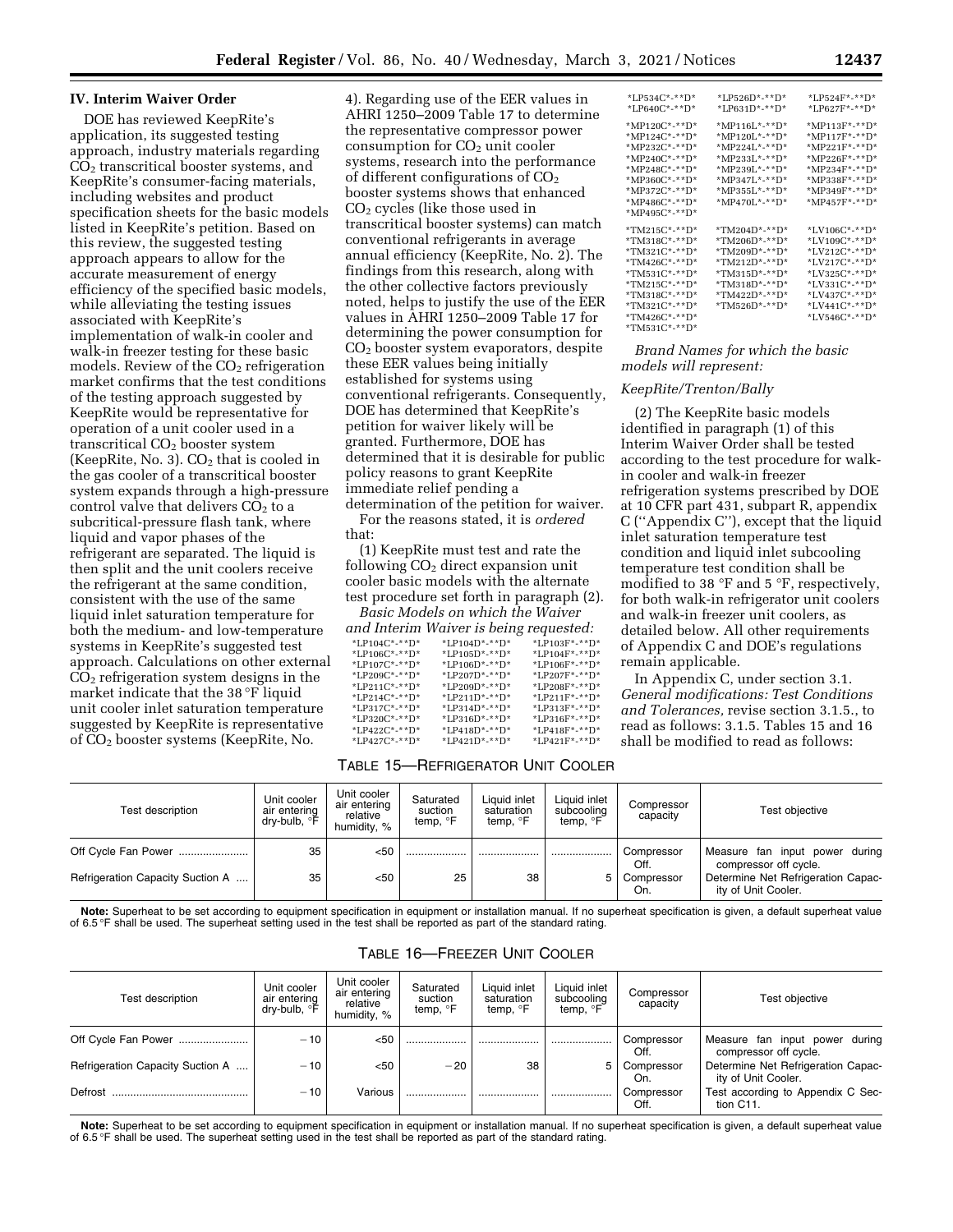(3) Representations. KeepRite may not make representations about the energy efficiency of a basic model listed in paragraph (1) of this Interim Waiver Order for compliance, marketing, or other purposes unless the basic model has been tested in accordance with the provisions set forth in this alternate test procedure and such representations fairly disclose the results of such testing.

(4) This Interim Waiver Order shall remain in effect according to the provisions of 10 CFR 431.401.

(5) This Interim Waiver Order is issued on the condition that the statements and representations provided by KeepRite are valid. If KeepRite makes any modifications to the controls or configurations of a basic model subject to this Interim Waiver Order, such modifications will render the waiver invalid with respect to that basic model, and KeepRite will either be required to use the current Federal test method or submit a new application for a test procedure waiver. DOE may rescind or modify this waiver at any time if it determines the factual basis underlying the petition for the Interim Waiver Order is incorrect, or the results from the alternate test procedure are unrepresentative of the basic model's true energy consumption characteristics. 10 CFR 431.401(k)(1). Likewise, KeepRite may request that DOE rescind

or modify the Interim Waiver Order if KeepRite discovers an error in the information provided to DOE as part of its petition, determines that the interim waiver is no longer needed, or for other appropriate reasons. 10 CFR 431.401(k)(2).

(6) Issuance of this Interim Waiver Order does not release KeepRite from the applicable requirements set forth at 10 CFR part 429.

DOE makes decisions on waivers and interim waivers for only those basic models specifically set out in the petition, not future models that may be manufactured by the petitioner. KeepRite may submit a new or amended petition for waiver and request for grant of interim waiver, as appropriate, for additional basic models of  $CO<sub>2</sub>$  direct expansion unit coolers. Alternatively, if appropriate, KeepRite may request that DOE extend the scope of a waiver or an interim waiver to include additional basic models employing the same technology as the basic model(s) set forth in the original petition consistent with 10 CFR 431.401(g).

#### **Signing Authority**

This document of the Department of Energy was signed on February 24, 2021, by Kelly Speakes-Backman, Principal Deputy Assistant Secretary and Acting Assistant Secretary for Energy Efficiency and Renewable

Energy, pursuant to delegated authority from the Acting Secretary of Energy. That document with the original signature and date is maintained by DOE. For administrative purposes only, and in compliance with requirements of the Office of the Federal Register, the undersigned DOE Federal Register Liaison Officer has been authorized to sign and submit the document in electronic format for publication, as an official document of the Department of Energy. This administrative process in no way alters the legal effect of this document upon publication in the **Federal Register**.

Signed in Washington, DC, on February 26, 2021.

#### **Treena V. Garrett,**

*Federal Register Liaison Officer, U.S. Department of Energy.* 

## **Appendix 1**

*KeepRite Refrigeration Application for Waiver and Interim Waiver* 

Request for Waiver and Interim Waiver from a DOE test procedure pursuant to provisions described in 10 CFR 431.401 for the following product on the grounds that ''the basic model contains one or more design characteristics that prevent testing of the basic model according to the prescribed test procedures.''

## **CO2 Direct Expansion Unit Coolers in Medium and Low Temperature**



The design characteristics constituting the grounds for the Waiver and Interim Waiver Application: • Appendix C to Subpart R of Part 431—Uniform Test Method for the

Measurement of Net Capacity and AWEF of Walk-in Cooler and Walk-in Freezer Refrigeration Systems specifies that unit coolers tested alone use the test procedures described in AHRI

1250–2009. Table 15 and Table 16 of AHRI 1250–2009 are as follows:

| TABLE 15—REFRIGERATOR UNIT COOLER |  |
|-----------------------------------|--|
|-----------------------------------|--|

| Test description                 | Unit cooler<br>air entering<br>drv-bulb $\degree$ F | Unit cooler<br>air entering<br>relative<br>humidity,% | Saturated<br>suction<br>temp, <sup>o</sup> F | Liquid inlet<br>saturation<br>temp, °F | Liquid inlet<br>subcooling<br>temp, <sup>o</sup> F | Compressor<br>capacity | Test objective                                             |
|----------------------------------|-----------------------------------------------------|-------------------------------------------------------|----------------------------------------------|----------------------------------------|----------------------------------------------------|------------------------|------------------------------------------------------------|
| Off Cycle Fan Power              | 35                                                  | < 50                                                  |                                              |                                        |                                                    | Compressor<br>Off.     | Measure fan input power<br>during<br>compressor off cycle. |
| Refrigeration Capacity Suction A | 35                                                  | $50$                                                  | 25                                           | 105                                    | 9                                                  | Compressor<br>On.      | Determine Net Refrigeration Capac-<br>ity of Unit Cooler.  |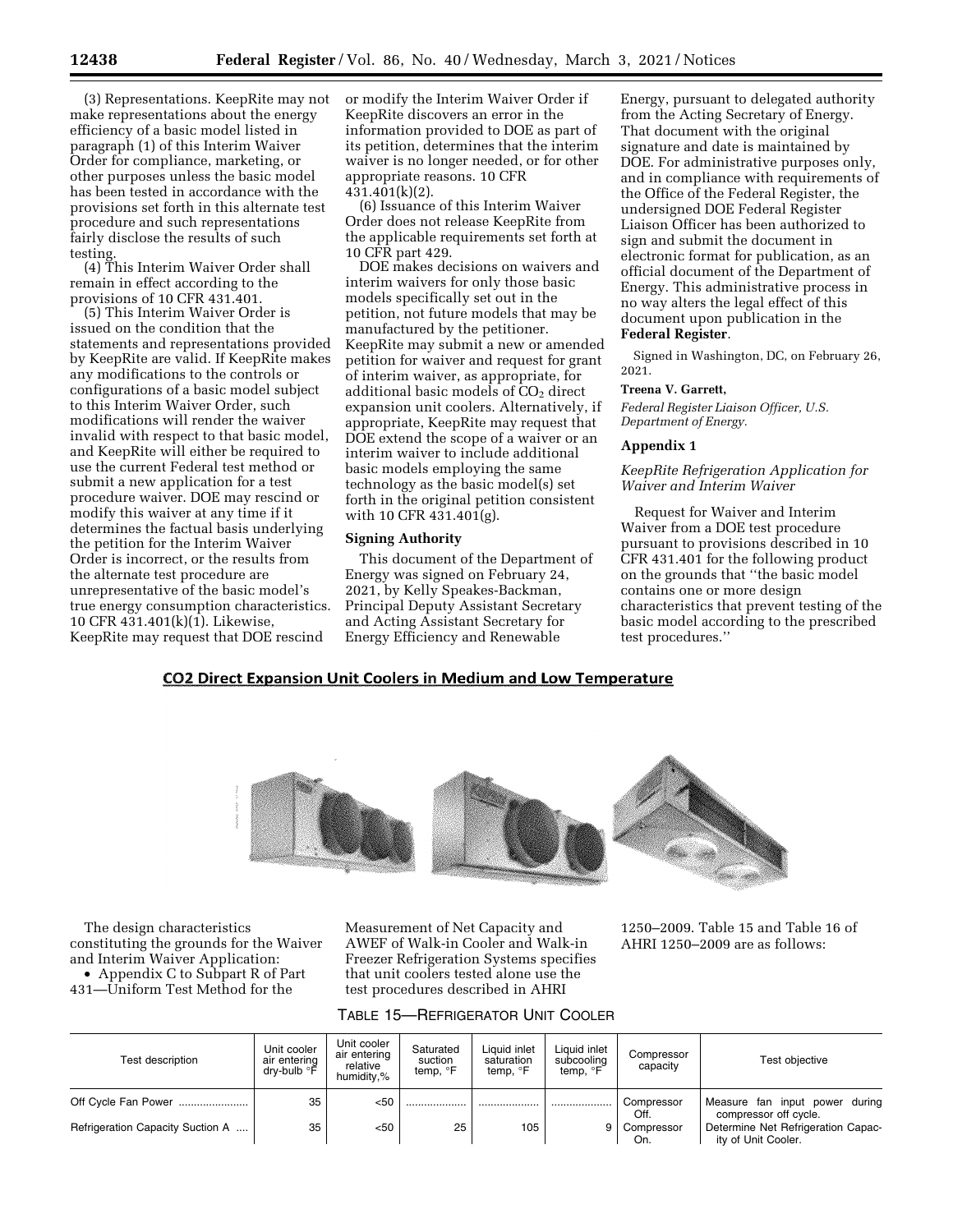| Test description                 | Unit cooler<br>air entering<br>drv-bulb °F | Unit cooler<br>air entering<br>relative<br>humidity.% | Saturated<br>suction<br>temp, °F | Liquid inlet<br>saturation<br>temp, <sup>o</sup> F | Liquid inlet<br>subcooling<br>temp, <sup>o</sup> F | Compressor<br>capacity | Test objective                                            |
|----------------------------------|--------------------------------------------|-------------------------------------------------------|----------------------------------|----------------------------------------------------|----------------------------------------------------|------------------------|-----------------------------------------------------------|
| Refrigeration Capacity Suction B | 35                                         | <50                                                   | 20                               | 105                                                |                                                    | Compressor<br>On.      | Determine Net Refrigeration Capac-<br>ity of Unit Cooler. |

# TABLE 15—REFRIGERATOR UNIT COOLER—Continued

# TABLE 16—FREEZER UNIT COOLER

| Test description                 | Unit cooler<br>air entering<br>dry-bulb <sup>o</sup> F | Unit cooler<br>air entering<br>relative<br>humidity, % | Saturated<br>suction<br>temp, <sup>o</sup> F | Liquid inlet<br>saturation<br>temp, <sup>o</sup> F | Liquid inlet<br>subcooling<br>temp, <sup>o</sup> F | Compressor<br>capacity | Test objective                                             |
|----------------------------------|--------------------------------------------------------|--------------------------------------------------------|----------------------------------------------|----------------------------------------------------|----------------------------------------------------|------------------------|------------------------------------------------------------|
| Off Cycle Fan Power              | $-0$                                                   | $50$                                                   |                                              |                                                    |                                                    | Compressor<br>Off.     | Measure fan input power<br>during<br>compressor off cycle. |
| Refrigeration Capacity Suction A | $-10$                                                  | < 50                                                   | $-20$                                        | 105                                                | 9                                                  | Compressor<br>On.      | Determine Net Refrigeration Capac-<br>ity of Unit Cooler.  |
| Refrigeration Capacity Suction B | $-10$                                                  | < 50                                                   | $-26$                                        | 105                                                | 9                                                  | Compressor<br>On.      | Determine Net Refrigeration Capac-<br>ity of Unit Cooler.  |
| Defrost                          | $-10$                                                  | Various                                                |                                              |                                                    |                                                    | Compressor<br>Off.     | Test according to Appendix C Sec-<br>tion C11              |

•  $CO<sub>2</sub>$  refrigerant has a critical temperature of 87.8 °F thus the liquid inlet saturation temperature of 105 °F and the liquid inlet subcooling temperature of 9 °F as specified in Table 15 and Table 16 are not achievable.

• The test condition values need to be more in line with typical operating conditions for a CO2 refrigeration application.

*Basic Models on which the Waiver and Interim Waiver is being requested:* 

|                         |                     | .               |
|-------------------------|---------------------|-----------------|
| $L$ P104 $C$ *-** $D$ * | $*LP104D*-*D*$      | *LP103F*-**D*   |
| LP106C*-**D*            | *LP105D*-**D*       | *LP104F*-**D*   |
| $LP107C^*$ -** $D^*$    | $*LP106D$ *-** $D*$ | *LP106F*-**D*   |
| $LP209C^*$ -** $D^*$    | *LP207D*-**D*       | *LP207F*-**D*   |
| $LP211C^*$ -** $D^*$    | *LP209D*-**D*       | *LP208F*-**D*   |
| $LP214C*-*D*$           | $*LP211D*-*ID*$     | $*LP211F*-*T$   |
| $L$ P317 $C^*$ -**D*    | *LP314D*-**D*       | *LP313F*-**D*   |
| LP320C*-**D*            | *LP316D*-**D*       | *LP316F*-**D*   |
| $LPA22C*-*T$            | $*LP418D*-*T$       | $*LP418F*-**D*$ |
| $LP427C*-*T$            | *LP421D*-**D*       | $*LP421F*-**D*$ |
| $LPS34C^*$ -**D*        | $*LP526D*-*ID*$     | *LP524F*-**D*   |
| $LPS40C^*$ -**D*        | *LP631D*-**D*       | *LP627F*-**D*   |
| $MP120C^*$ -**D*        | *MP116L*-**D*       | *MP113F*-**D*   |
| $MP124C^*$ -** $D^*$    | *MP120L*-**D*       | *MP117F*-**D*   |
| $MP232C^*$ -**D*        | *MP224L*-**D*       | *MP221F*-**D*   |
| $MP240C^*$ -** $D^*$    | *MP233L*-**D*       | *MP226F*-**D*   |
| $MP248C*-*T$            | *MP239L*-**D*       | *MP234F*-**D*   |
| MP360C*-**D*            | *MP347L*-**D*       | *MP338F*-**D*   |
| $MP372C^*$ -**D*        | $*MP355L*-*TD*$     | *MP349F*-**D*   |
| $MP486C^*$ -** $D^*$    | *MP470L*-**D*       | *MP457F*-**D*   |
| $MP495C^*$ -**D*        |                     |                 |
| $TM215C^*$ -** $D^*$    | *TM204D*-**D*       | $*LV106C*-*D*$  |
|                         |                     |                 |
| TM318C*-**D*            | *TM206D*-**D*       | *LV109C*-**D*   |

| $TM321C^*$ -**D* | *TM209D*-**D*   | *LV212C*-**D*      |
|------------------|-----------------|--------------------|
| $TM426C*-*T$     | $*TM212D*-*T$   | $*LV217C*-*T$      |
| $TM531C*-*T$     | $*TM315D*-*FD*$ | $*LV325C*-*T$      |
| $TM215C*-*T$     | $*TM318D*-*T$   | *LV331C*-**D*      |
| $TM318C^*$ -**D* | $*TM422D*-*FD*$ | $*$ LV437C*-**D*   |
| $TM321C*-*T$     | $*TM526D*-*FD*$ | *LV441 $C^*$ -**D* |
| $TM426C*-*T$     |                 | $*LV546C*-*T$      |
| $TM531C*-*T$     |                 |                    |

*Brand Names for which the basic models will represent:* 

## *KeepRite/Trenton/Bally*

*Specific Requirements sought to be waived*—Petitioning for a waiver and interim waiver to exempt CO2 Direct Expansion Unit Coolers in Medium and Low Temperature application from being tested to the current test procedure. The prescribed test procedure is not appropriate for these products for the reasons stated previously (liquid inlet saturation temperature and liquid inlet subcooling temperature test condition values are not appropriate for a transcritical CO2 booster system application).

*List of manufacturers of all other basic models marketing in the United States and known to the petitioner to incorporate similar design characteristics*—

#### TABLE 15—REFRIGERATOR UNIT COOLER

## *Manufacturer:* Heatcraft

*Manufacturer:* Heat Transfer Products Group (HTPG) Manufacturer: Hussmann Corp. (Krack)

Proposed Alternate Test Procedure

Utilize the test procedure as outlined in Appendix C to Subpart R of Part 431—Uniform Test Method for the Measurement of Net Capacity and AWEF of Walk-in Cooler and Walk-in Freezer Refrigeration Systems with reference to AHRI 1250–2009 with the exception of modifying the test conditions in Table 15 and 16 for liquid inlet saturation temperature and liquid inlet subcooling temperature as noted below. In addition, per Appendix C to Subpart R of 431 use the calculations in AHRI 1250 section 7.9 to determine AWEF and net capacity for unit coolers matched to parallel rack systems. Use AHRI 1250 Table 17, EER for Remote Commercial Refrigerated Display Merchandisers and Storage Cabinets to determine the power consumption of the system.

| Test description                 | Unit cooler<br>air entering<br>dry-bulb °F | Unit cooler<br>air entering<br>relative hu-<br>midity, $%$ | Saturated<br>suction<br>temp, | Liquid inlet<br>saturation<br>temp,<br>∘⊏ | Liquid inlet<br>subcooling<br>temp, | Compressor<br>capacity | Test objective                                            |
|----------------------------------|--------------------------------------------|------------------------------------------------------------|-------------------------------|-------------------------------------------|-------------------------------------|------------------------|-----------------------------------------------------------|
| Off Cycle Fan Power              | 35                                         | < 50                                                       | .                             |                                           |                                     | Compressor<br>Off.     | Measure fan input power during<br>compressor off cycle.   |
| Refrigeration Capacity Suction A | 35                                         | $50$                                                       | 25                            | 38                                        | 5                                   | Compressor<br>On.      | Determine Net Refrigeration Capac-<br>ity of Unit Cooler. |
| Refrigeration Capacity Suction B | 35                                         | < 50                                                       | 20                            | 38                                        | 5                                   | Compressor<br>On.      | Determine Net Refrigeration Capac-<br>ity of Unit Cooler. |